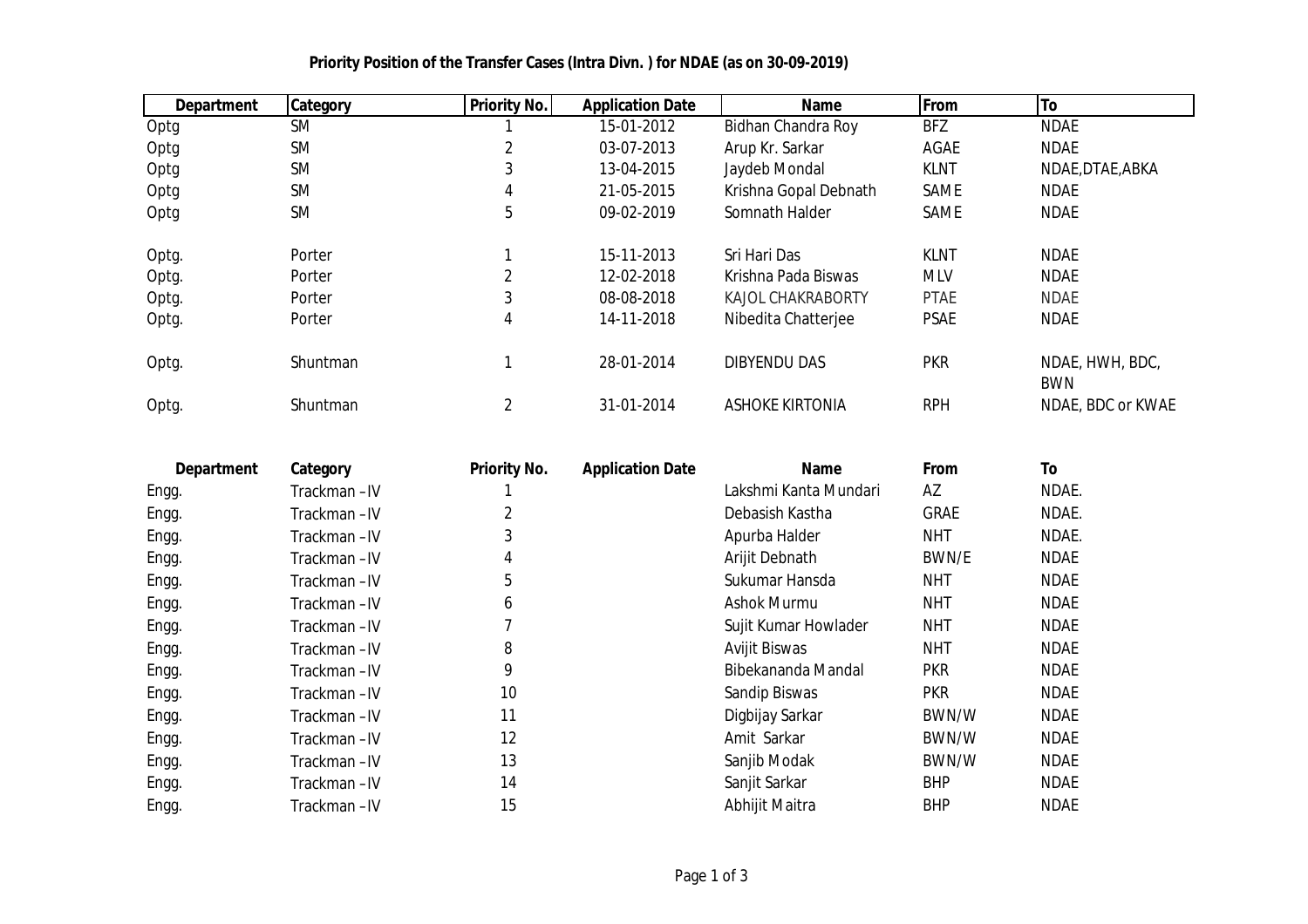| <b>Department</b> | <b>Category</b> | <b>Priority No.</b> | <b>Application Date</b> | <b>Name</b>             | From         | To          |
|-------------------|-----------------|---------------------|-------------------------|-------------------------|--------------|-------------|
| Engg.             | Trackman-IV     | 16                  |                         | Apurba Majumder         | <b>BHP</b>   | <b>NDAE</b> |
| Engg.             | Trackman-IV     | 17                  |                         | Sushanta Bala           | <b>BHP</b>   | <b>NDAE</b> |
| Engg.             | Trackman-IV     | 18                  |                         | <b>KANAI LAL DAS</b>    | BWN/E        | <b>NDAE</b> |
| Engg.             | Trackman-IV     | 19                  |                         | <b>BHASKAR BISWAS</b>   | <b>PKR</b>   | <b>NDAE</b> |
| Engg.             | Trackman-IV     | 20                  |                         | <b>SUKUMAR MANDI</b>    | <b>NHT</b>   | <b>NDAE</b> |
| Engg.             | Trackman-IV     | 21                  |                         | <b>ABHIJIT DAS</b>      | <b>BHP</b>   | <b>NDAE</b> |
| Engg.             | Trackman-IV     | 22                  |                         | MUKUL CHANDRA HALDAR    | <b>BHP</b>   | <b>NDAE</b> |
| Engg.             | Trackman-IV     | 23                  |                         | <b>SUVHANKAR MONDAL</b> | BWN/W        | <b>NDAE</b> |
| Engg.             | Trackman-IV     | 24                  |                         | <b>DIBYENDU MONDAL</b>  | BWN/E        | <b>NDAE</b> |
| Engg.             | Trackman-IV     | 25                  |                         | <b>RAJAN SARKAR</b>     | BWN/E        | <b>NDAE</b> |
| Engg.             | Trackman-IV     | 26                  |                         | <b>SUMAN SARKAR</b>     | <b>RPH</b>   | <b>NDAE</b> |
| Engg.             | Trackman-IV     | 27                  |                         | <b>SUMAN BISWAS</b>     | <b>PKR</b>   | <b>NDAE</b> |
| Engg.             | Trackman-IV     | 28                  |                         | <b>SWAPAN PAL</b>       | <b>PKR</b>   | <b>NDAE</b> |
| Engg.             | Trackman-IV     | 29                  |                         | <b>SUJIT BISWAS</b>     | KWAE/BG      | <b>NDAE</b> |
| Engg.             | Trackman-IV     | 30                  |                         | <b>SANJAY PAUL</b>      | <b>PKR</b>   | <b>NDAE</b> |
| Engg.             | Trackman-IV     | 31                  |                         | PRASENNJIT ROY          | <b>PKR</b>   | <b>NDAE</b> |
| Engg.             | Trackman-IV     | 32                  |                         | <b>SUMAN PAIN</b>       | <b>RPH</b>   | <b>NDAE</b> |
| Engg.             | Trackman-IV     | 33                  |                         | PALASH BALA             | <b>RPH</b>   | <b>NDAE</b> |
| Engg.             | Trackman-IV     | 34                  |                         | PRAKASH BHAKTA          | <b>RPH</b>   | <b>NDAE</b> |
| Engg.             | Trackman-IV     | 35                  |                         | AMRITA TARAFDAR         | <b>RPH</b>   | <b>NDAE</b> |
| Engg.             | Trackman-IV     | 36                  |                         | <b>APU BISWAS</b>       | <b>RPH</b>   | <b>NDAE</b> |
| Engg.             | Trackman-IV     | 37                  |                         | <b>AMIT BISWAS</b>      | <b>RPH</b>   | <b>NDAE</b> |
| Engg.             | Trackman-IV     | 38                  |                         | <b>ALOKE SARKAR</b>     | <b>RPH</b>   | <b>NDAE</b> |
| Engg.             | Trackman-IV     | 39                  |                         | <b>SUDIP KHAMARU</b>    | BWN/E        | <b>NDAE</b> |
| Engg.             | Trackman-IV     | 40                  |                         | PRASENJIT BISWAS        | PDA          | <b>NDAE</b> |
| Engg.             | Trackman-IV     | 41                  |                         | PRADYUT KUMAR SARKAR    | PDA          | <b>NDAE</b> |
| Engg.             | Trackman-IV     | 42                  |                         | <b>SUBRATA BISWAS</b>   | PDA          | <b>NDAE</b> |
| Engg.             | Trackman-IV     | 43                  |                         | PRADIP KARMAKAR         | BWN/W        | <b>NDAE</b> |
| Engg.             | Trackman-IV     | 44                  |                         | <b>AKRAM MONDAL</b>     | <b>BHP</b>   | <b>NDAE</b> |
| Engg.             | Trackman-IV     | 45                  |                         | <b>SAMIR GHOSH</b>      | BWN/W        | <b>NDAE</b> |
| Engg.             | Trackman-IV     | 46                  |                         | <b>SUKCHAND SARDER</b>  | BWN/W        | <b>NDAE</b> |
| Engg.             | Trackman-IV     | 47                  |                         | <b>SHYAMAL MUNDARI</b>  | <b>BWN/E</b> | <b>NDAE</b> |

## **Priority Position of the Transfer Cases (Intra Divn. ) for NDAE (as on 30-09-2019)**